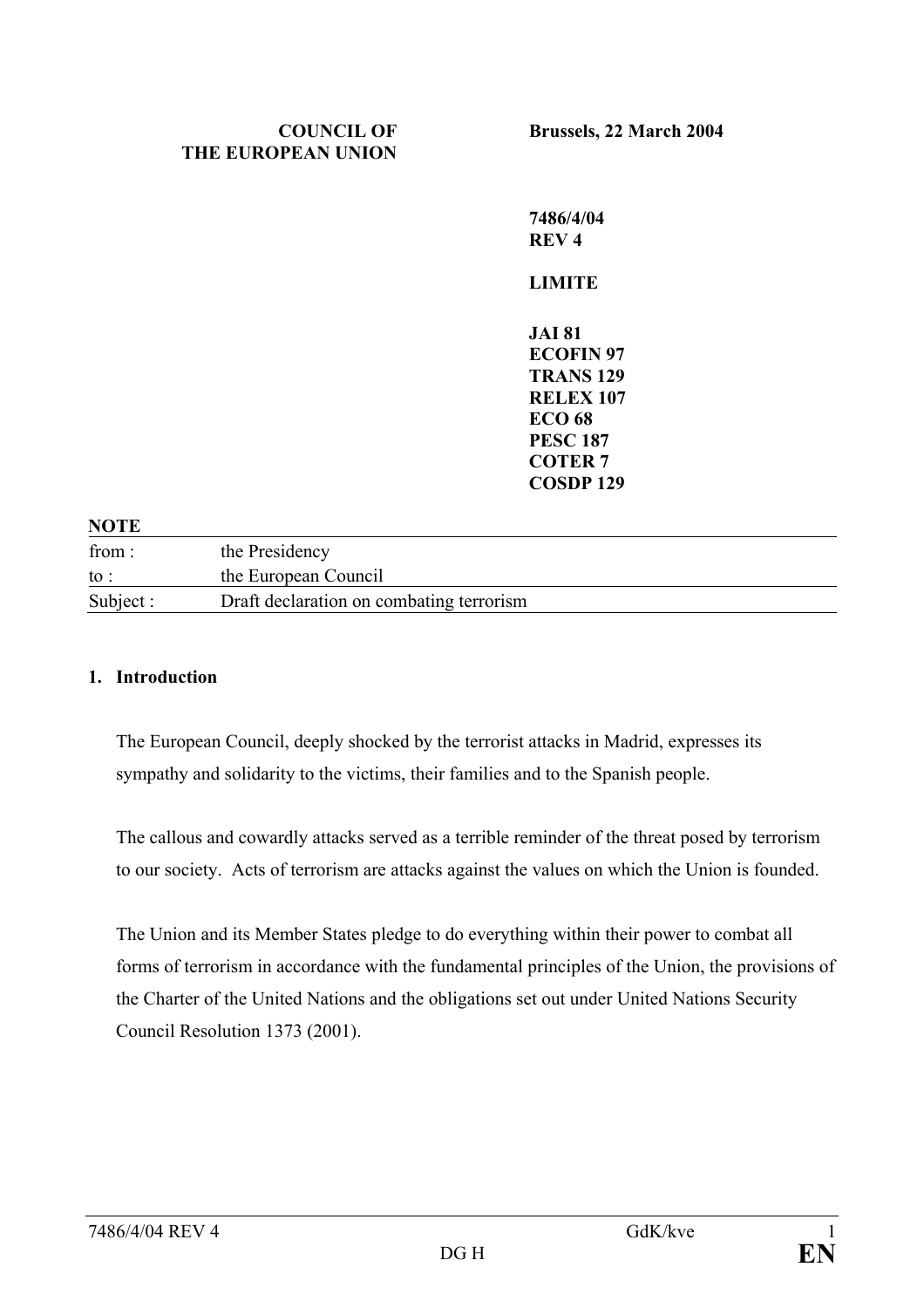The threat of terrorism affects us all. A terrorist act against one country concerns the international community as a whole. There will be neither weakness nor compromise of any kind when dealing with terrorists. No country in the world can consider itself immune. Terrorism will only be defeated by solidarity and collective action.

#### **2. Solidarity clause**

The European Council welcomes the political commitment of the Member States and of the acceding States, taken as of now, to act jointly against terrorist acts, in the spirit of the Solidarity Clause contained in Article 42 of the draft Constitution for Europe.

A separate Declaration is attached.

#### **3. Security Strategy**

The European Security Strategy, adopted by the European Council last December, identified terrorism as one of the key threats to EU interests and requested the Presidency and Secretary-General/High Representative Solana, in coordination with the Commission, to present concrete proposals for implementing the Strategy, including recommendations for combating the threat posed by terrorism and dealing with its root causes.

In light of the events in Madrid, the European Council believes that full implementation of measures to combat terrorism is a matter of urgency.

The European Council calls for the development of an EU long-term strategy to address all the factors which contribute to terrorism. As we stated in the Conclusions of our meeting on 21 September 2001, the Union must increase its involvement in the efforts of the international community to prevent and stabilise regional conflicts and promote good governance and the rule of law.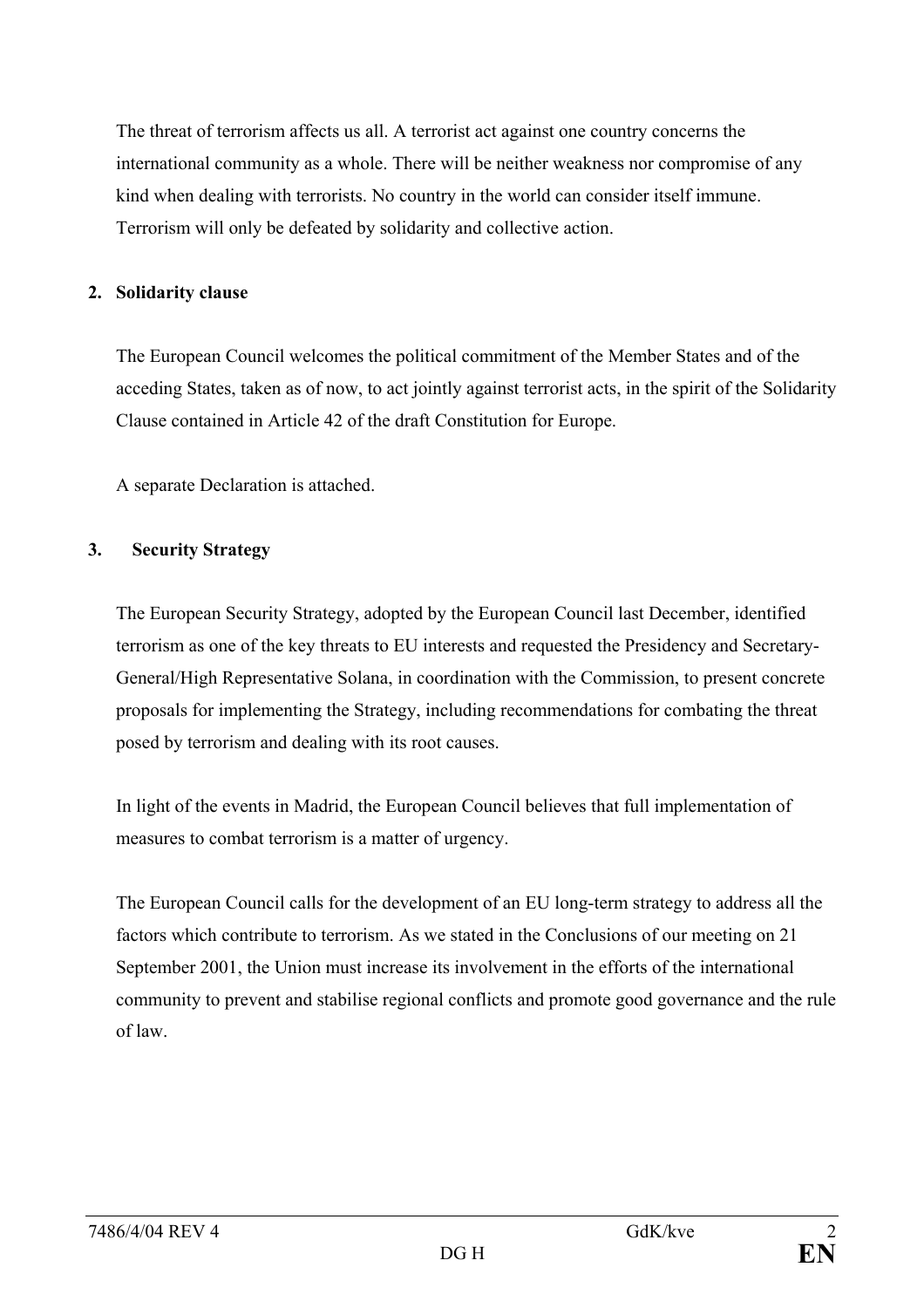In addition, the European Council calls for work to be rapidly pursued to develop the contribution of ESDP to the fight against terrorism, on the basis of actions taken since the Seville European Council.

The European Union will seek ways to improve the security of its citizens who are resident, or travelling, in third countries and exposed to a terrorist threat.

### **4. Assistance to Victims**

The European Council calls for the adoption, before  $1<sup>st</sup>$  May 2004, of the Council Directive on compensation to crime victims.

The European Council invites the Commission to ensure the allocation, as a matter of urgency, of the funds available in the 2004 budget for supporting victims of terrorism.

### **5. Building on Existing Cooperation**

At its meeting on 21 September 2001, the European Council adopted a Plan of Action to Combat Terrorism which has since been supplemented by many important initiatives. The effective combating of terrorism requires that measures adopted by the Council be effectively and comprehensively implemented by Member States.

### (a) Legislative Measures

The European Council acknowledges that the legislative framework created by the Union for the purpose of combating terrorism and improving judicial cooperation has a decisive role to play in combating terrorist activities. It urges all Member States to take any measures that remain necessary to implement fully and without delay the following legislative measures: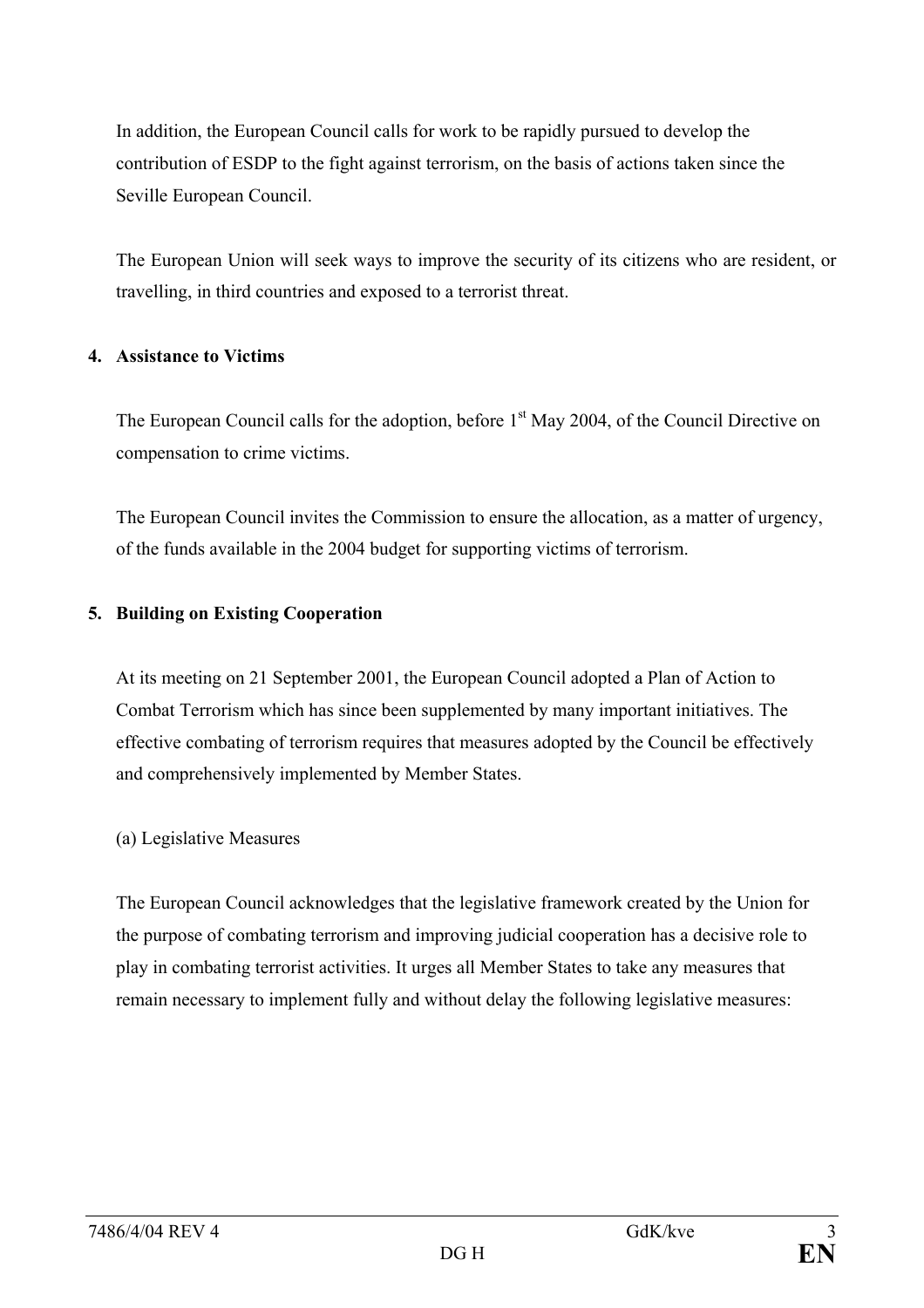- **Framework Decision on the European Arrest Warrant**
- **Framework Decision on Joint Investigation Teams**
- **Framework Decision on Combating Terrorism**
- **Framework Decision on money laundering, the identification, tracing, freezing and** confiscation of instrumentalities and the proceeds of crime;
- Decision establishing Eurojust;
- **•** Decision on the implementation of specific measures for police and judicial cooperation to combat terrorism;

Any such measures should be in place no later than June 2004.

The European Council calls on Member States to implement the Framework Decision on the execution of orders freezing property or evidence and to ratify the Convention on the Mutual Assistance in Criminal Matters, its Protocol and the three Protocols to the Europol Convention by December 2004.

In addition, the Framework Decision on the Confiscation of Crime Related Proceeds, Instrumentalities and Property and the Framework Decision on Attacks against Information Systems should be finalised by June 2004. Work on the Framework Decision on the Mutual Recognition of Confiscation Orders should also be concluded by June 2004 and work on the Framework Decision on a European Evidence Warrant taken forward.

The European Council, with a view to the further development of the legislative framework set out above, instructs the Council to examine measures in the following areas:

- **•** proposals for establishing rules on the retention of communications traffic data by service providers;
- **Exchanges of information on convictions for terrorist offences;**
- cross-border hot pursuit;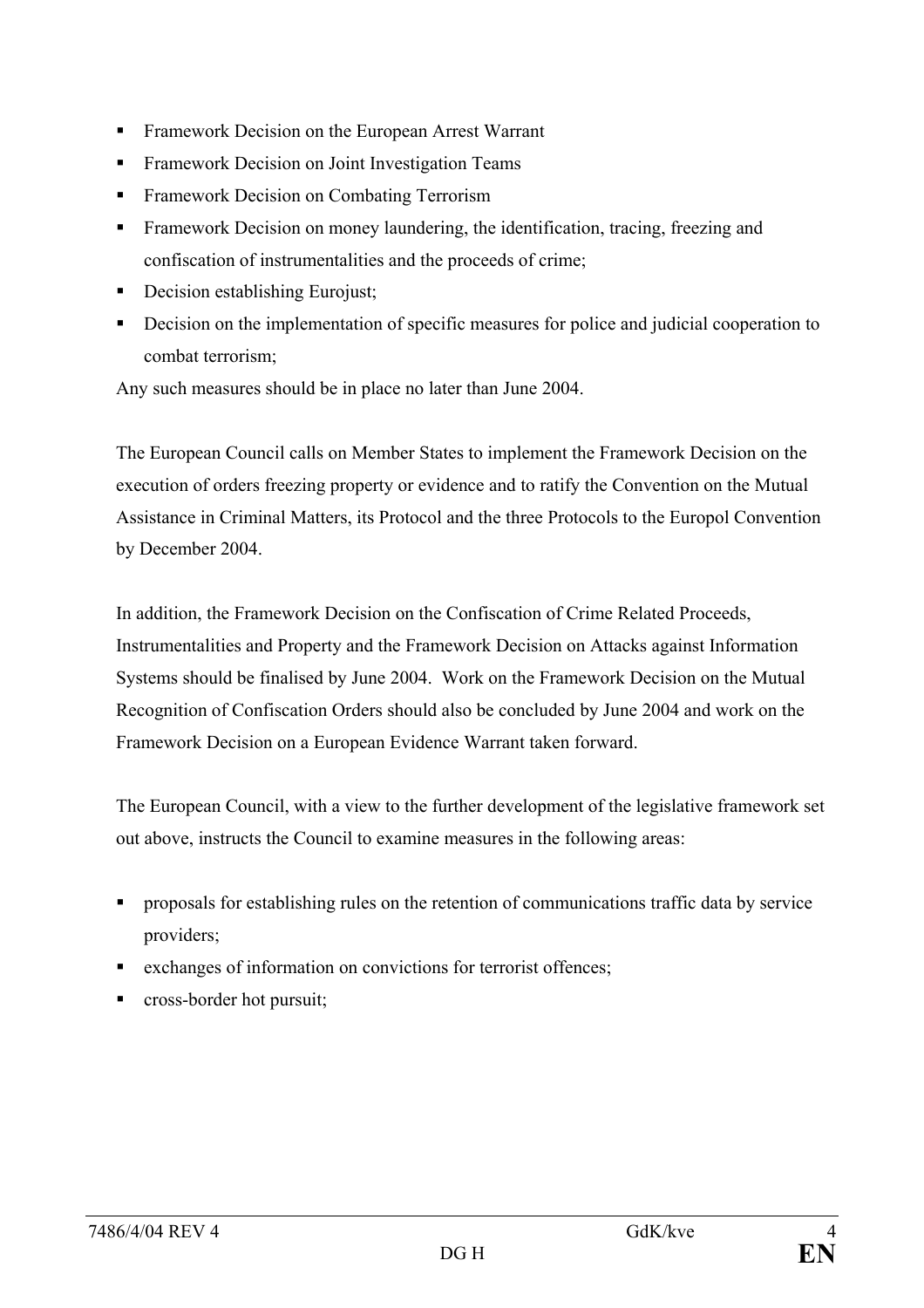- a European register on convictions and disqualifications;
- a data base on forensic material; and
- simplifying the exchange of information and intelligence between law enforcement authorities of the Member States.

Priority should be given to the proposals under the retention of communication traffic data and exchange of information on convictions with a view to adoption by June 2005.

Member States reaffirm their commitment to reinforce judicial cooperation. They are invited to ensure the execution of any request for mutual legal assistance related to terrorist offences and to provide each other with the fullest cooperation.

The Commission is invited to bring forward a proposal aimed at the creation of a European Programme for the protection of witnesses in terrorist cases.

### (b) Reinforcing Operational Cooperation

The European Council calls on Member States to ensure that law enforcement agencies (security services, police, customs etc.) cooperate with each other and exchange all information relevant to combating terrorism as extensively as possible.

The European Council calls on Member States to ensure that the optimum and most effective use is made of existing EU bodies, in particular Europol and Eurojust, to promote cooperation in the fight against terrorism. It calls on Member States, to ensure that:

- Eurojust national correspondents for terrorist matters are designated by all Member States and Eurojust is used to the maximum extent for the purpose of cooperation in cross-border terrorism cases;
- Europol and Eurojust representatives are associated with the work of Joint Investigation Teams as far as possible;
- The Europol/Eurojust agreement is adopted by May 2004.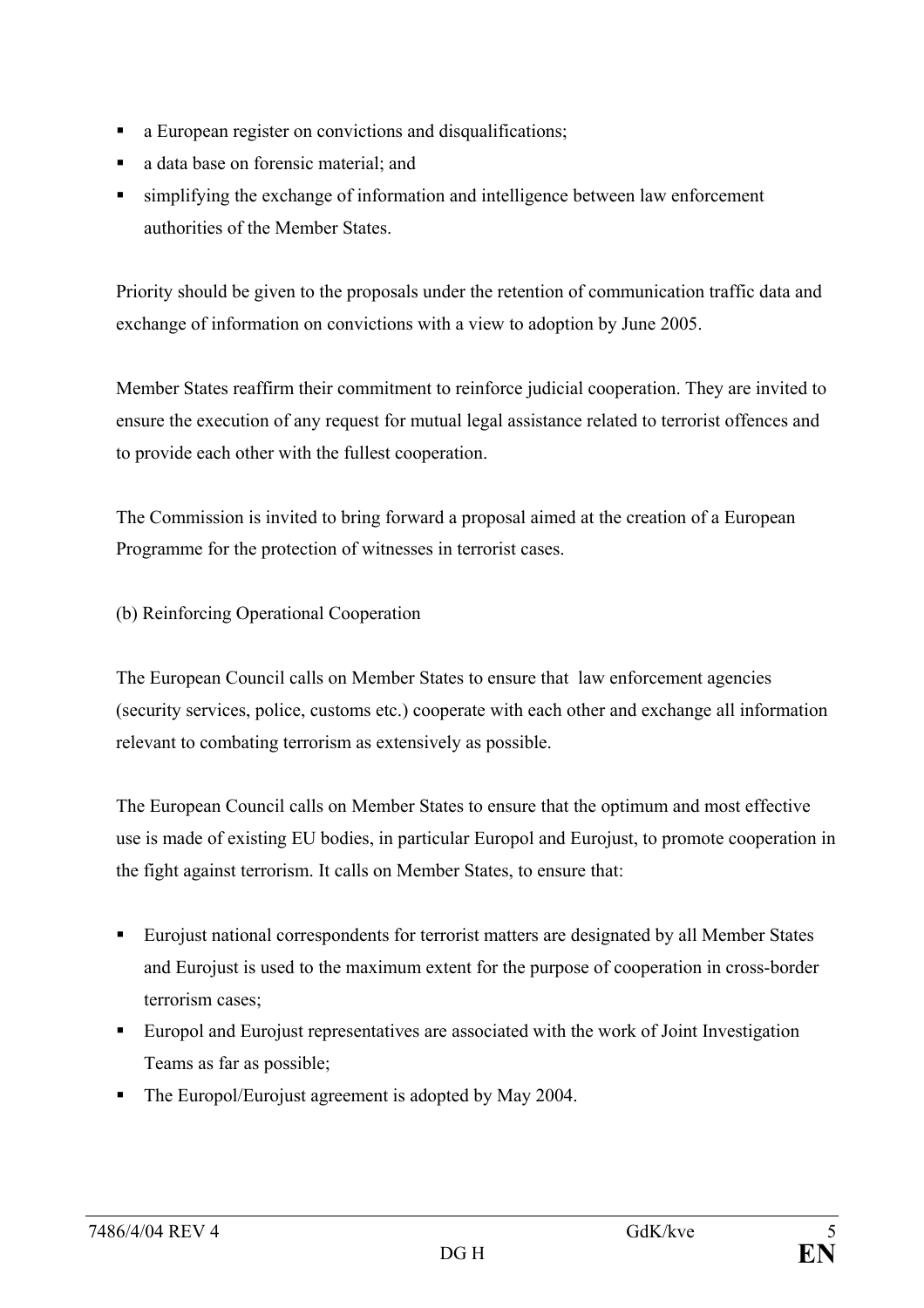The European Council also calls on Member States to reinforce the role of Europol in the fight against terrorism by:

- reinforcing its counter-terrorism capacities and reactivating the Counter-Terrorist Task Force; and
- ensuring that Europol is provided by Member States law enforcement authorities with all relevant criminal intelligence related to terrorism as soon as it is available.

The European Council calls on Europol to proceed with implementation of the Europol Information System as quickly as possible.

In addition, the European Council underlines the role of the Police Chiefs' Task Force in coordinating operational measures in response to, and prevention of, terrorist acts. The European Council calls on the Task Force to review how its operational capacity can be reinforced and to focus on proactive intelligence. The Task Force is invited to draw up, with the assistance of experts from intelligence services and from Europol, a report on the terrorist attacks in Madrid.

The European Council calls on the Council to examine an interim report on the outcome of the process of peer evaluation of national arrangements in the fight against terrorism by September 2004 and a final report covering the Accession States by September 2005.

The European Council, with a view to building on this cooperation, also instructs the Council to put in place new committee structures capable of ensuring greater operational cooperation on security and terrorism within the Union.

The European Council recognises that there is a need to ensure terrorist organisations and groups are starved of the components of their trade. In particular there is a need to ensure greater security of firearms, explosives, bomb-making equipment, and the technologies that contribute to the perpetration of terrorist outrages. It instructs the Council to examine the scope for measures in this area.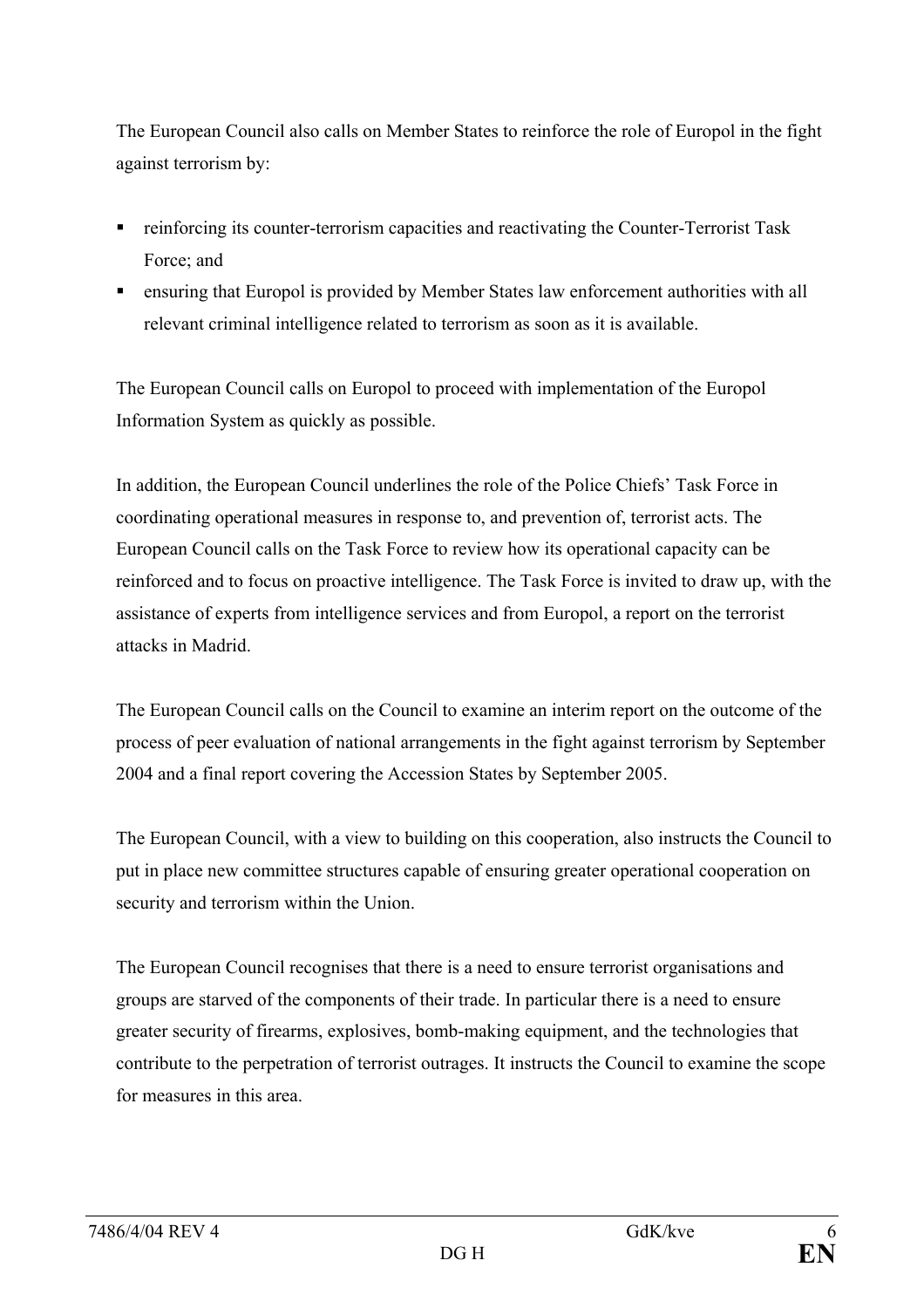(c) Maximising the Effectiveness of Information Systems.

The European Council calls on the Council to adopt the necessary measures to enable the Draft Council Regulation and Draft Decision on the introduction of new functions for the Schengen Information System (SIS), to come into force by June 2004.

Decisions should be taken on the location, management and financing of SIS II by May 2004 in order to allow the Commission to take forward its full development. The Commission and the Council are urged to take forward work on the Visa Information System (VIS) in line with the conclusions adopted in February 2004. The European Council calls on the Commission to submit proposals for enhanced interoperability between European databases and to explore the creation of synergies between existing and future information systems (SIS II, VIS and EURODAC) in order to exploit their added value within their respective legal and technical frameworks in the prevention and fight against terrorism.

The European Council invites the Commission to bring forward proposals to the June European Council in relation to exchange of personal information (DNA, fingerprints and visa data) for the purpose of combating terrorism. The Commission proposals should also include provisions to enable national law enforcement agencies to have access to the EU systems.

The Council is also invited to consider the criteria that should be applied for the purposes of Article 96 of the Schengen Convention in relation to certain persons reported for the purpose of being refused entry.

### **6. Strengthening Border Controls and Document Security**

Improved border controls and document security play an important role in combating terrorism. The European Council therefore emphasises that work on measures in this area needs to be expedited. In particular, work will be taken forward on: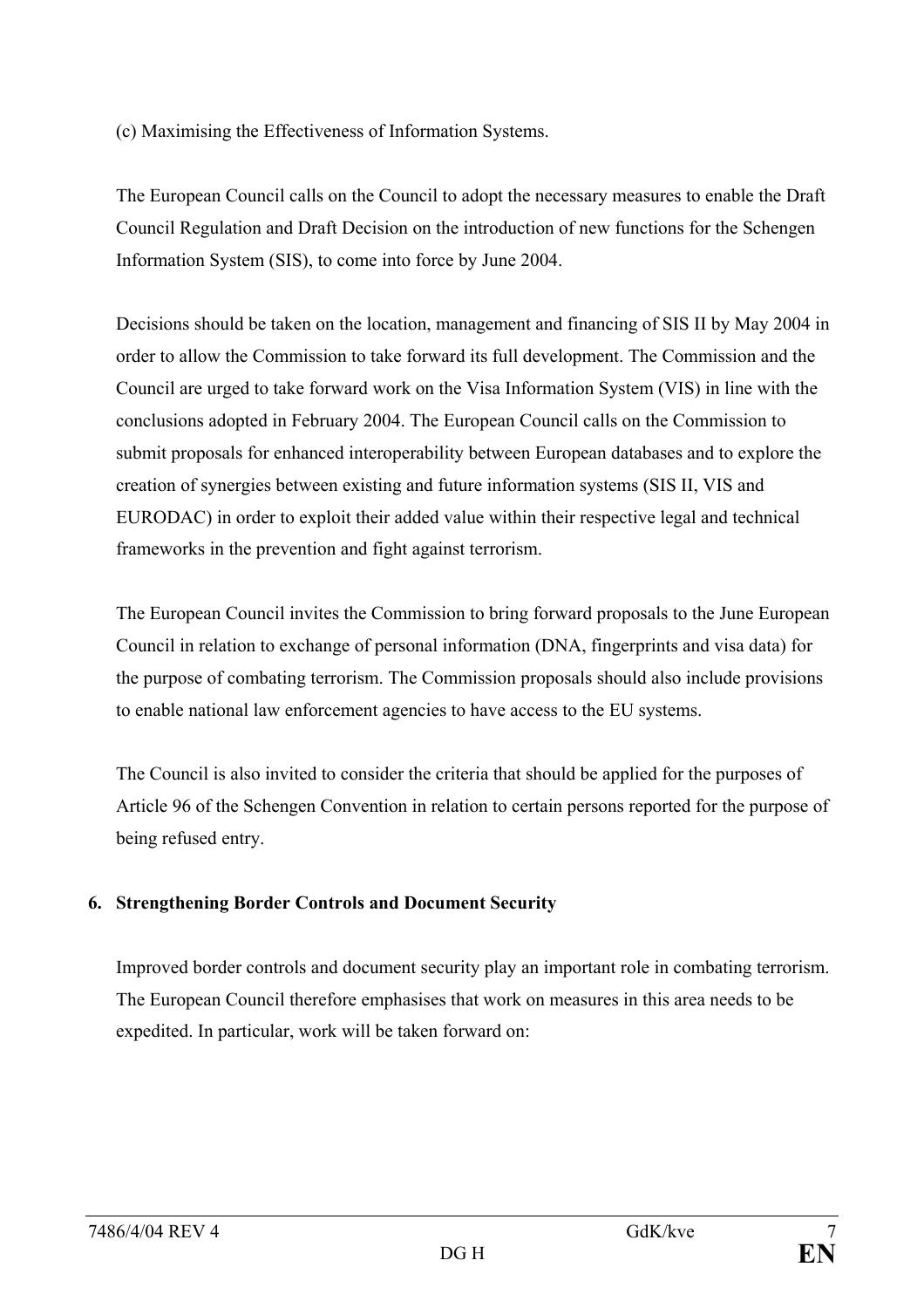- the proposal for a Regulation establishing a European Borders Agency with a view to adoption by May 2004 and the Agency made operational by 1 January 2005;
- the proposed Council Directive on the obligation of carriers to communicate passenger data with view to an early conclusion on this measure; and
- the adoption of the Draft Strategy for Customs Cooperation and a related work plan by May 2004, and the subsequent implementation of measures to combat terrorism as a matter of urgency.

The European Council also instructs the Council to adopt by the end of 2004 the Commission's proposals for the incorporation of biometric features into passports and visas, with a view to the finalisation of the technical specification to be adopted by the Commission by March 2005.

The European Council, with a view to further developments of these measures instructs the Council to take forward, on the basis of a proposal from the Commission, work on the creation by end 2005 of an integrated system for the exchange of information on stolen and lost passports having recourse to the SIS and the Interpol database.

It also invites the Commission to bring forward a proposal no later than June 2004 for a common EU approach to the use of passengers data for border and aviation security and other law enforcement purposes.

### **7. EU Guidelines for a Common Approach to Combating Terrorism**

The European Council welcomes the EU Guidelines for a Common Approach to Combating Terrorism which demonstrate the commitment of the Union to prevent and suppress terrorism in a visible and coherent manner.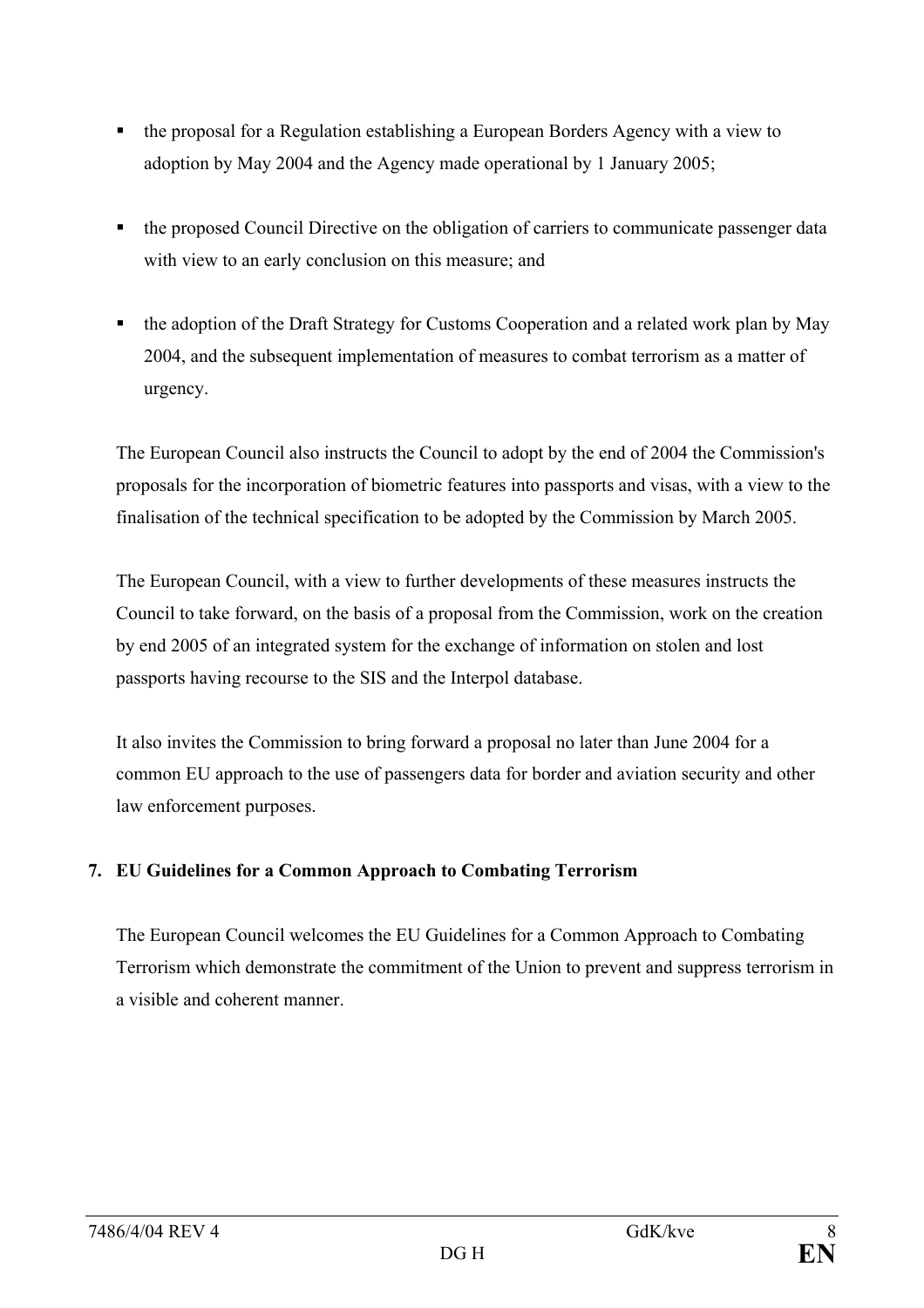### **8. Strategic Objectives for a Revised EU Plan of Action to Combat Terrorism**

Building on existing cooperation, the European Council agreed updated Strategic Objectives to enhance the EU Plan of Action to Combat Terrorism (contained in Annex I).

The following high level Strategic Objectives will be implemented:

- **•** Deepen the international consensus and enhance international efforts to combat terrorism
- Reduce the access of terrorists to financial and other economic resources.
- Maximise capacity within EU bodies and Member States to detect, investigate and prosecute terrorists and prevent terrorist attacks
- Protect the security of international transport and ensure effective systems of border control
- Enhance the capability of Member States to deal with the consequences of a terrorist attack
- Address the factors which contribute to support for, and recruitment into, terrorism
- Target actions under EU external relations towards priority Third Countries where counter-terrorist capacity or commitment to combating terrorism needs to be enhanced

The European Council requests the Council to complete the adoption of the revised Plan of Action and to report back to the June European Council.

### **9. Sharing of Intelligence**

Underlining the importance of more efficient intelligence cooperation and improved threat assessment, the European Council calls upon Member States to improve mechanisms for cooperation and the promotion of effective systematic collaboration between police, security and intelligence services.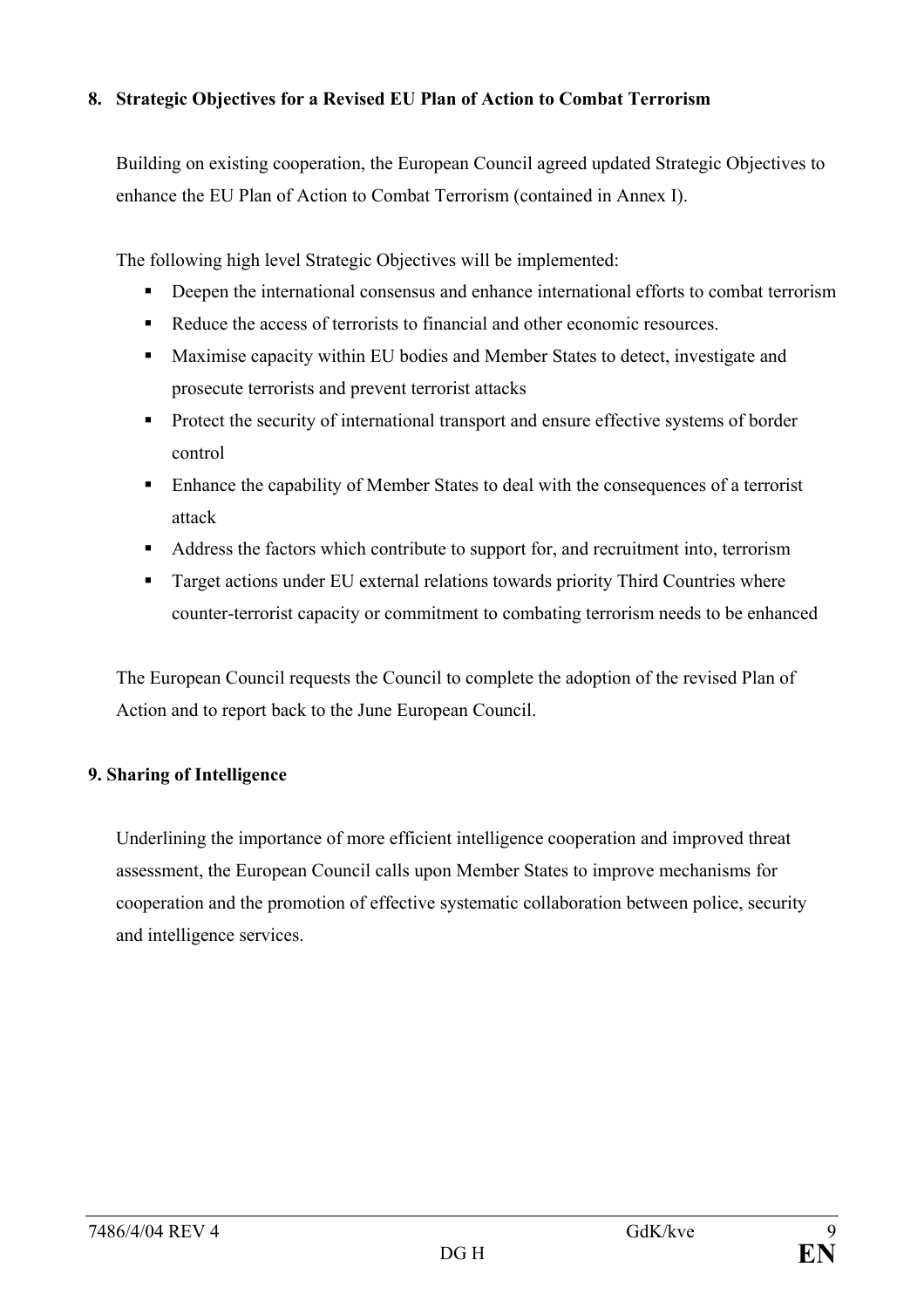The flow of intelligence in relation to all aspects of terrorism to Europol should be improved. The further development of the relationship between Europol and intelligence services will also be taken forward.

The European Council endorses the efforts of Secretary-General/High Representative Solana to integrate, within the Council Secretariat, an intelligence capacity on all aspects of the terrorist threat with a view to informing EU policy and invites him to make proposals in advance of the June European Council.

### **10. Preventing the financing of Terrorism**

The European Council believes that strong action must continue to be taken on the sources of financing of terrorist organisations while respecting the rule of law. It invites the Council to identify measures to improve the effectiveness and efficiency of the mechanism set up to freeze the assets of terrorists and terrorist organisations and to identify the holders and true beneficiaries of bank accounts.

The European Council calls on all Member States to ratify and fully implement the 1999 UN Convention for the Suppression of the Financing of Terrorism and to give effect to the provisions of UNSCR 1373 directed to the freezing of assets.

Member States are invited to increase cooperation between national competent authorities, Financial Intelligence Units and private financial institutions to facilitate improved exchange of information on terrorist financing.

The Commission will consider improvements on regulation and transparency of legal entities, including charities and alternative remittance systems, which may be used by terrorists to acquire funding for their activities.

The EU will pursue dialogue with third countries on this crucial issue in order to step up the fight against the financing of terrorism.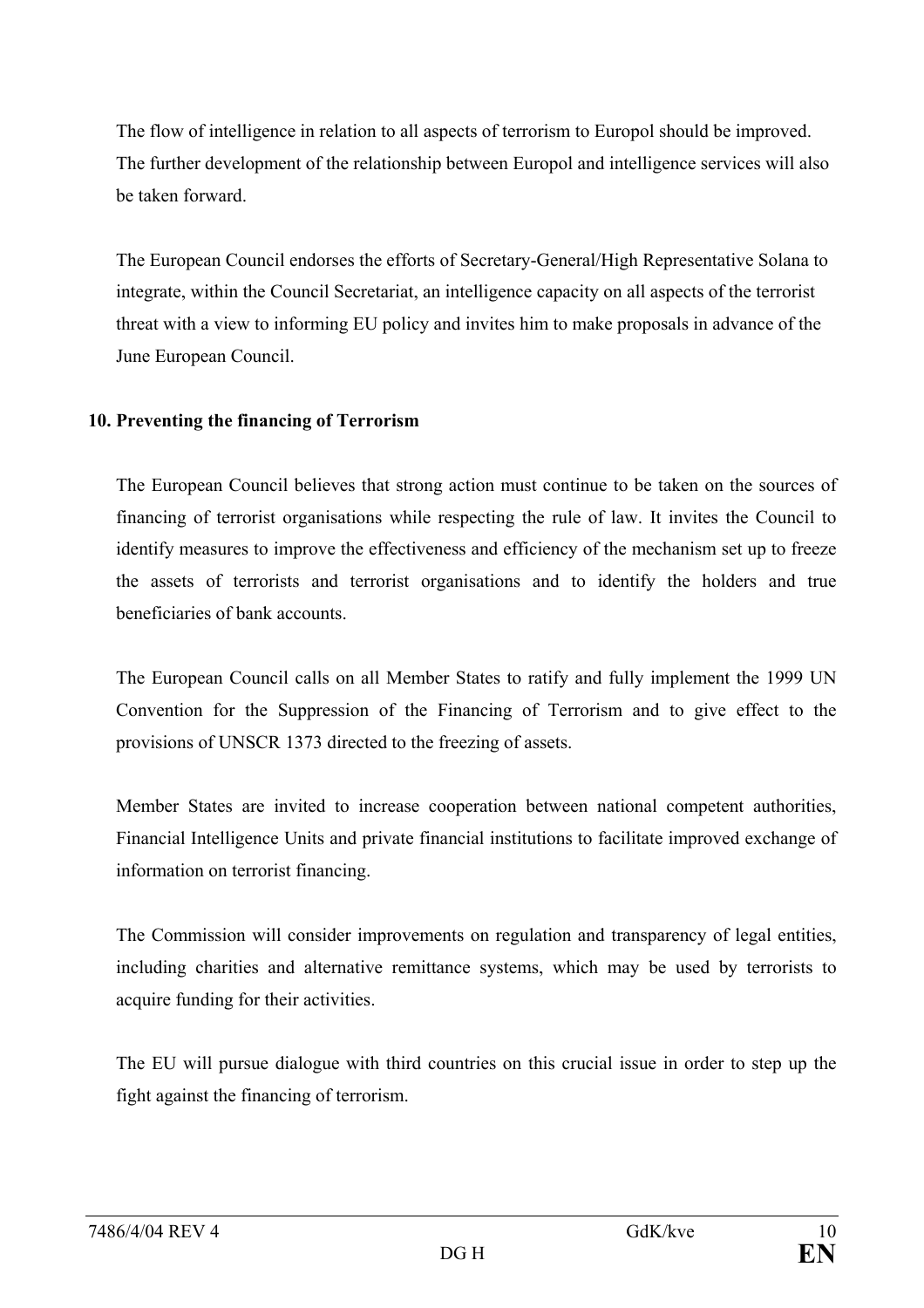#### **11. Measures to Protect Transport and Population**

The European Council calls for the strengthening of the security of all forms of transport systems, including through the enhancement of the legal framework and the improvement of prevention mechanisms. The Commission is, in particular, invited to bring forward a proposal for enhancing the security measures in harbours and ships.

Further action is needed to strengthen capacity within Member States to alleviate the consequences of attacks on the civilian population, including in the areas of health security and civil protection, building on existing EU Health Security and CBRN programmes.

The Commission, the Council and the Member States, as appropriate, should develop policies to strengthen the protection of citizens, essential services (such as water supplies, energy and communications) and production systems (agro-food and process industries), as well as to establish mechanisms (surveillance, early warning, alert and response systems and procedures) to deal with the consequences of any terrorist attacks.

### **12. International Cooperation**

Supporting the key role of the United Nations, the European Council will continue to work to ensure universal adherence to, and full implementation of, all UN Security Council Resolutions, UN Conventions on Terrorism and related Protocols.

The European Union will work with and within international, regional and sub-regional organisations to strengthen international solidarity in countering terrorism.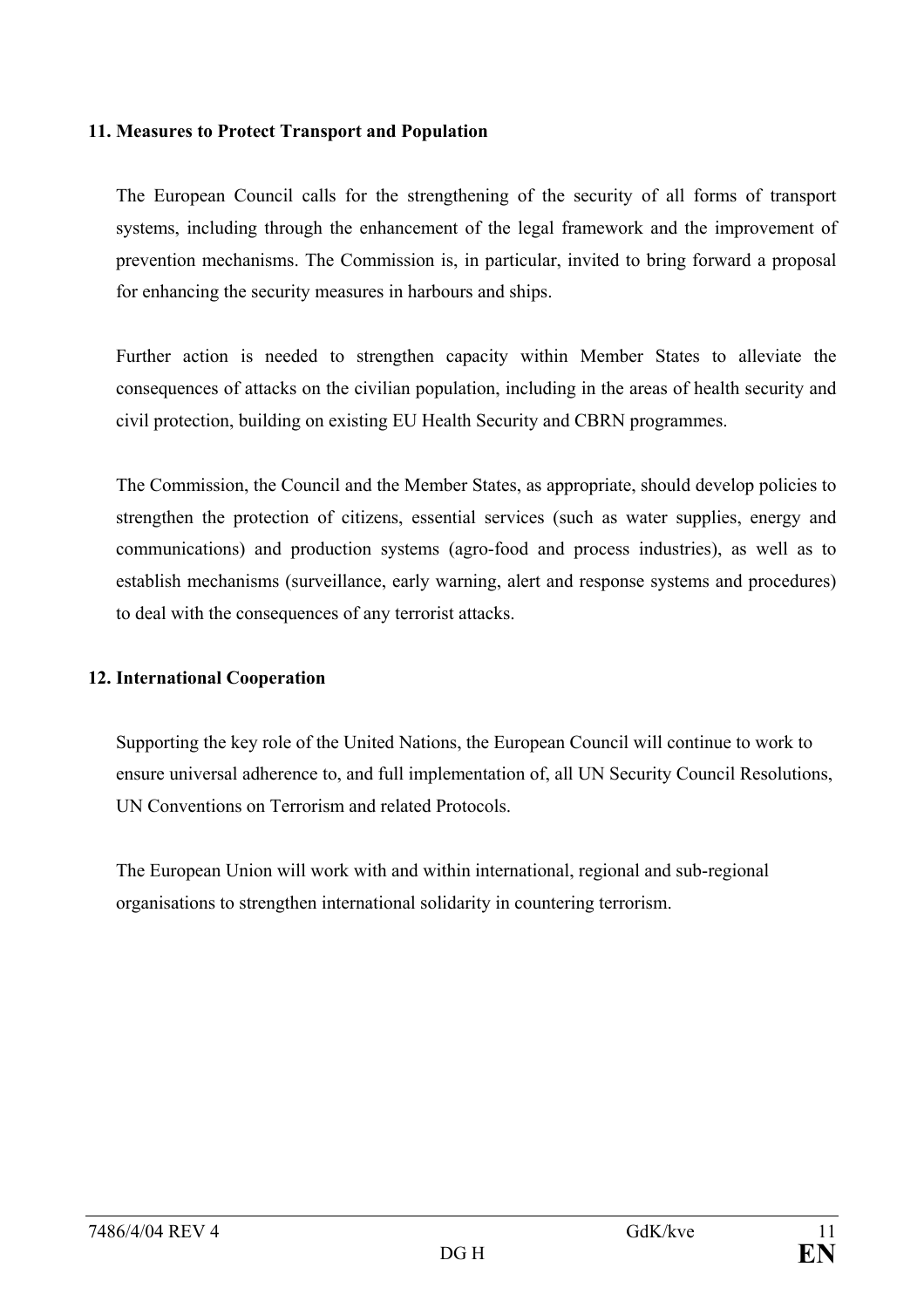The European Union will ensure effective and practical cooperation with Third countries in combating terrorism, in particular through the following measures:

- Development of technical assistance strategies, to facilitate vulnerable Third countries in enhancing their counter-terrorism capability, and by addressing counter-terrorism concerns into all relevant external assistance programmes to promote good governance and the rule of law
- ensure that counter-terrorism is a key element of political dialogue at all levels with Third Countries, in particular those which represent a potential terrorist threat to international peace and security.
- The European Union will analyse and evaluate the commitment of countries to combat terrorism on an ongoing basis. This will be an influencing factor in EU relations with them.

The European Council calls for the optimum use of all EU police resources deployed in Third countries, also in the context of EU crisis management.

### **13. Cooperation with US and Partners**

Building on the solidarity and cooperation enshrined in the 2001 Plan of Action to Combat Terrorism, the European Council will seek to further strengthen cooperation with the US and other partners in countering the threat posed by terrorism.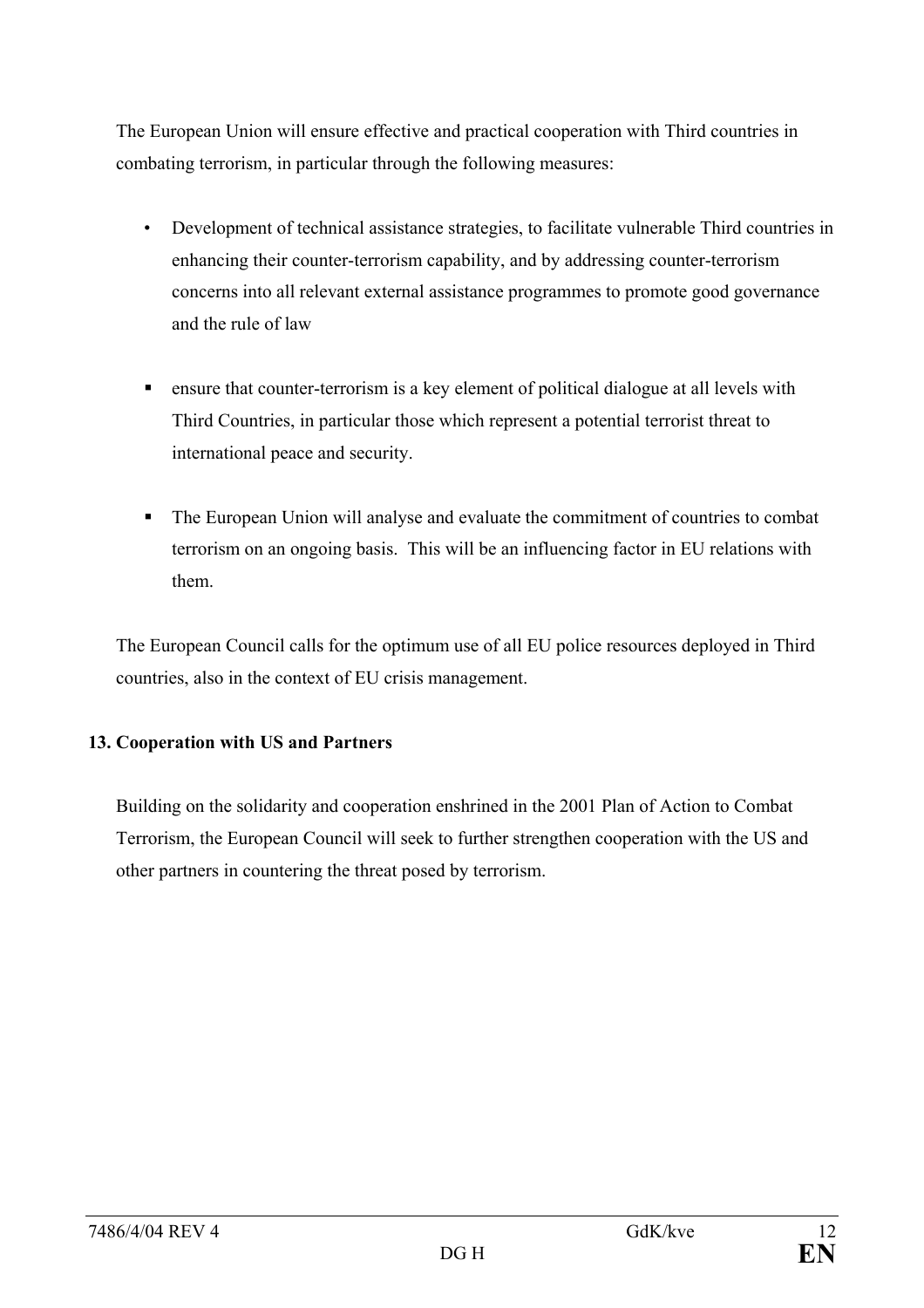### **14. Establishment of the Position of a Counter-Terrorism Coordinator**

The European Council emphasises that a comprehensive and strongly coordinated approach is required in response to the threat posed by terrorism.

The European Council accordingly agrees to the establishment of the position of a Counter-Terrorism Co-ordinator.

The Co-ordinator, who will work within the Council Secretariat, will co-ordinate the work of the Council in combating terrorism and, with due regard to the responsibilities of the Commission, maintain an overview of all the instruments at the Union's disposal with a view to regular reporting to the Council and effective follow-up of Council decisions.

### **15. The Way Forward**

The European Council invites the Council, in cooperation with Secretary-General/High Representative Solana and the Commission, to report to the June European Council on the implementation of these measures.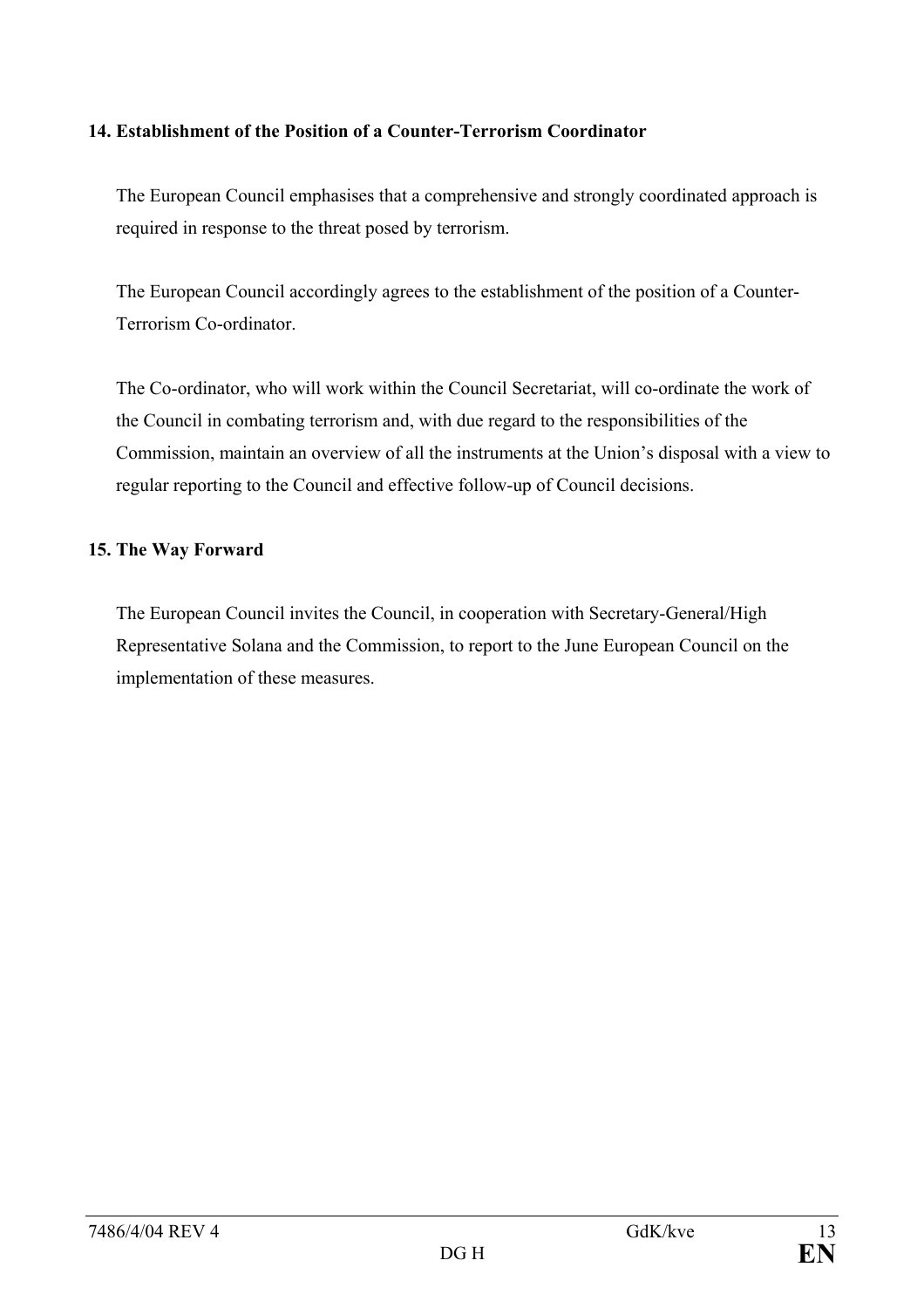## **Annex I**

### **EUROPEAN UNION STRATEGIC OBJECTIVES TO COMBAT TERRORISM (Revised Plan of Action)**

## **Objective 1: To deepen the international consensus and enhance international efforts to combat terrorism**

- Support the key role of the United Nations in sustaining the international consensus and mobilizing the international community as a whole, in particular the General Assembly and the work of the Security Council, inter alia, through its Counter Terrorism Committee and the Taliban/Al Quaeda Sanctions Committee, as well as the Terrorism Prevention Branch of the UN Office of Drugs and Crime
- Work to ensure universal adherence to, and full implementation of, the United Nations Conventions on Terrorism, and to agree a Comprehensive UN Convention against Terrorism and agree a comprehensive UN Convention on the Suppression of Acts of Nuclear Terrorism
- Work with and within regional and international organizations to ensure their effective contribution to combating terrorism in accordance with UN obligations
- Include effective counter-terrorism clauses in all agreements with third countries

### **Objective 2: To reduce the access of terrorists to financial and other economic resources**

- Ensure the effectiveness of EU asset freezing procedures, including the non-financial economic resources, in accordance with UN obligations and the need to respect due process and the Rule of Law
- Establish operational links and improve cooperation between relevant bodies to facilitate enhanced exchange of information on terrorist financing
- Develop and implement an EU strategy on the suppression of terrorist financing, including the regulation of charitable organisations and alternative remittance systems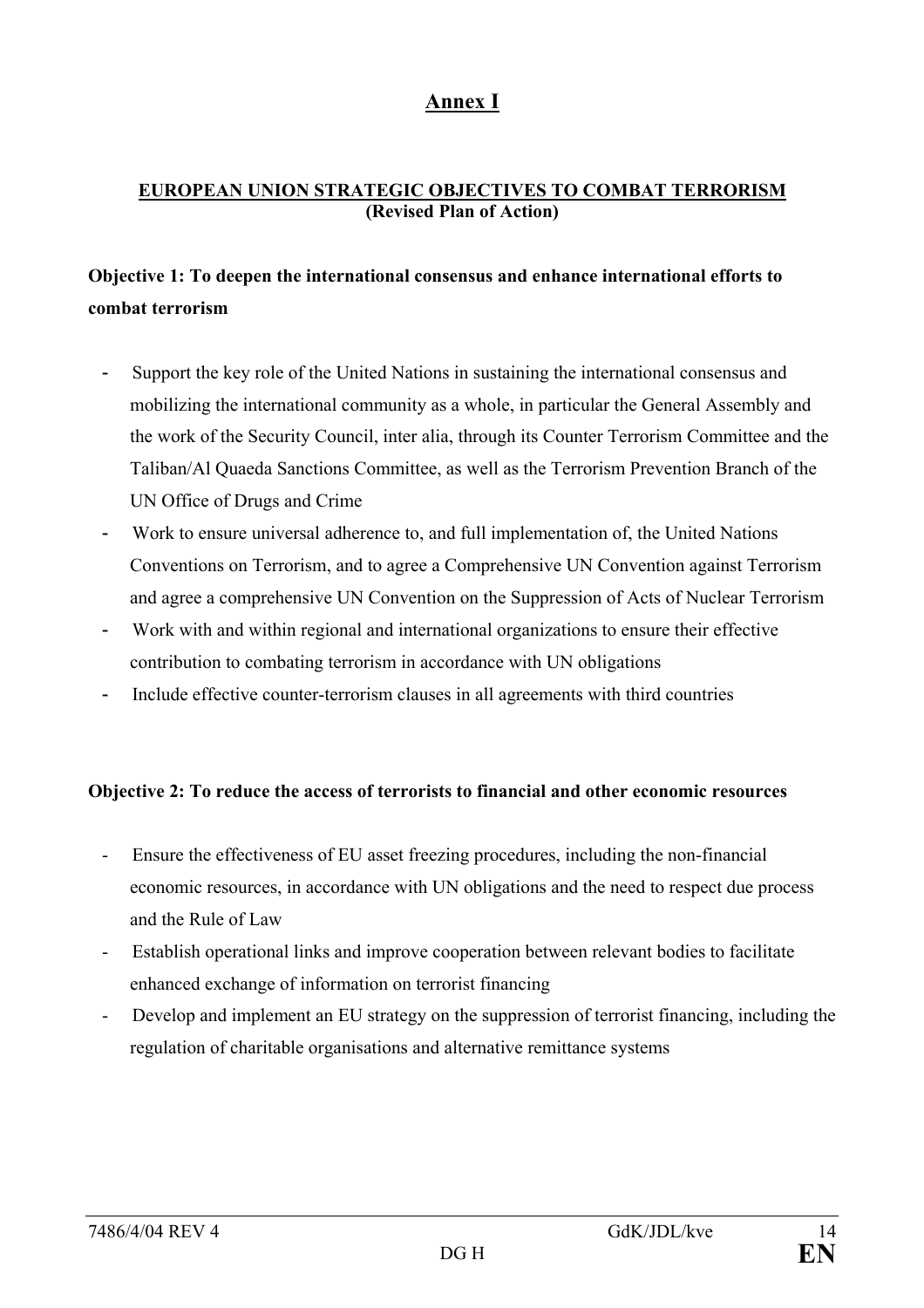- Cooperate closely with the Financial Action Task Force (FATF) on all issues regarding the financing of terrorism and ensure that the EU legal framework is adapted to the eight special recommendations on terrorist financing
- Pursue political and technical dialogue with Third Countries, in order to step up the fight against the financing of terrorism

# **Objective 3: To maximise capacity within EU bodies and Member States to detect, investigate and prosecute terrorists and prevent terrorist attacks**

- Ensure optimum and effective use of existing EU bodies such as Europol, Eurojust and the Police Chiefs Task Force
- Improve mechanisms for cooperation for the sharing of expertise on protective, investigative and preventive security policies between police and security services
- Promote effective, systematic collaboration in intelligence exchange between Member States
- Enhance the capacity of appropriate EU bodies in the preparation of intelligence assessments of all aspects of the terrorist threat, with a closer linkage to EU policymaking
- Work to identify, disrupt and dismantle arrangements for supply of weapons to terrorists

# **Objective 4: To protect the security of international transport and ensure effective systems of border control**

- Ensure the integration of counter-terrorist considerations into the work of relevant EU bodies (transport, border controls, identity documentation etc)
- Work to develop further EU transport security standards, in coordination with relevant international organisations and third countries
- Develop and implement a common EU approach to the exchange and analysis of passenger information
- Encourage and support non-EU states to comply fully with ICAO and IMO standards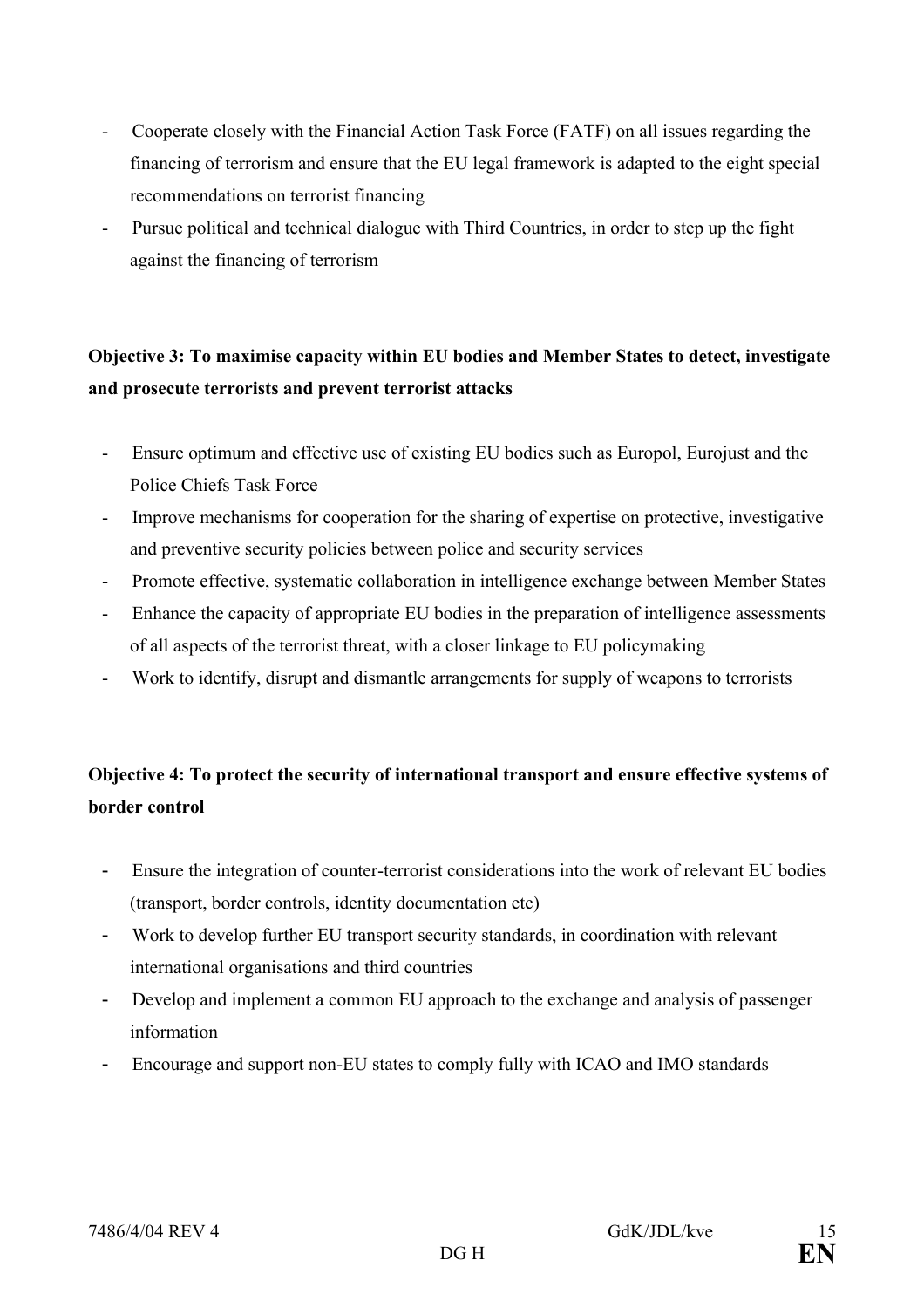- Enhance capacities for the identification of terrorists and the detection of terrorist devices, materials or funds at ports, airports and land borders
- Reinforce the protection of European citizens in third countries

# **Objective 5: To enhance the capability of the European Union and of Member States to deal with the consequences of a terrorist attack**

- Identify areas for closer cooperation in consequence management with other international organisations within their respective competences, including NATO
- Ensure full implementation of the EU Health Security and CBRN programmes
- Develop strategies to improve the capacity of Member States to communicate with citizens in the event of a major terrorist attack
- Ensure that support and assistance is provided to the victims of terrorist crimes, and protect minority communities who may be at risk of a backlash in the event of a major attack

## **Objective 6: To address the factors which contribute to support for, and recruitment into, terrorism**

- Identify factors which contribute to recruitment to terrorism, both within the EU and internationally, and develop a long-term strategy to address these
- Continue to investigate the links between extreme religious or political beliefs, as well as socio-economic and other factors, and support for terrorism, building on work already undertaken in this area, and identify appropriate response measures
- Make more efficient use of external assistance programmes to address factors which can contribute to the support for terrorism, including in particular support for good governance and the rule of law
- Develop and implement a strategy to promote cross-cultural and inter-religious understanding between Europe and the Islamic World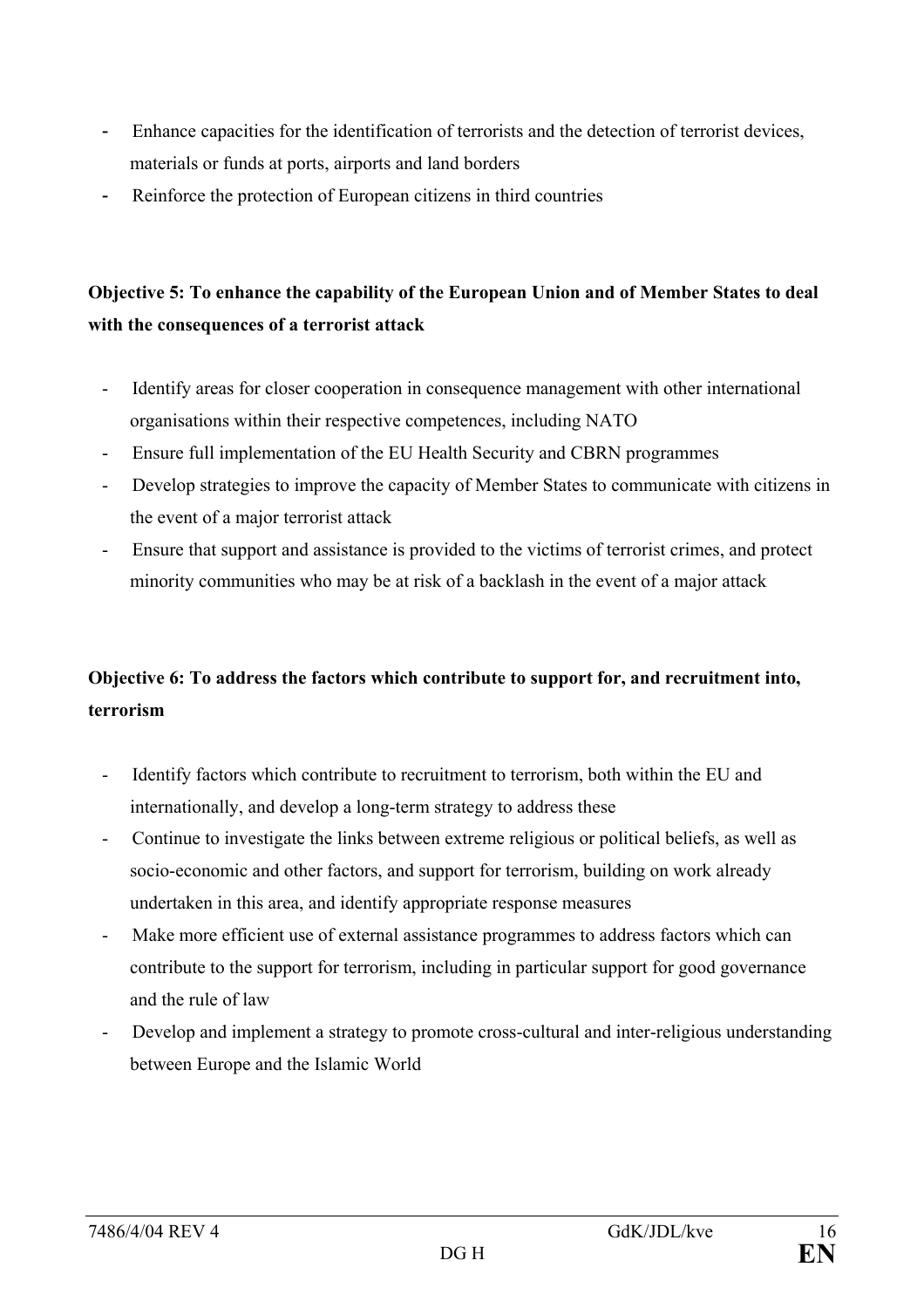# **Objective 7: To target actions under EU external relations towards priority Third Countries where counter-terrorist capacity or commitment to combating terrorism needs to be enhanced**

- Expand the role of the SitCen in the carrying out of threat assessments to enable working groups to focus on the development of policy
- Develop capacities to analyse and evaluate third country activities in counter-terrorism
- Develop technical assistance strategies to enhance the counter-terrorist capacity of priority countries, in coordination with other international organisations and Donor states
- Ensure that specific counter-terrorism issues, including effective counter-terrorism clauses in all agreements reflecting the priorities of the revised Plan of Action are a key element of EU relations at all levels with priority countries
- Mainstream counter-terrorist objectives into the work of the geographical working groups and external assistance programmes

\* \* \*